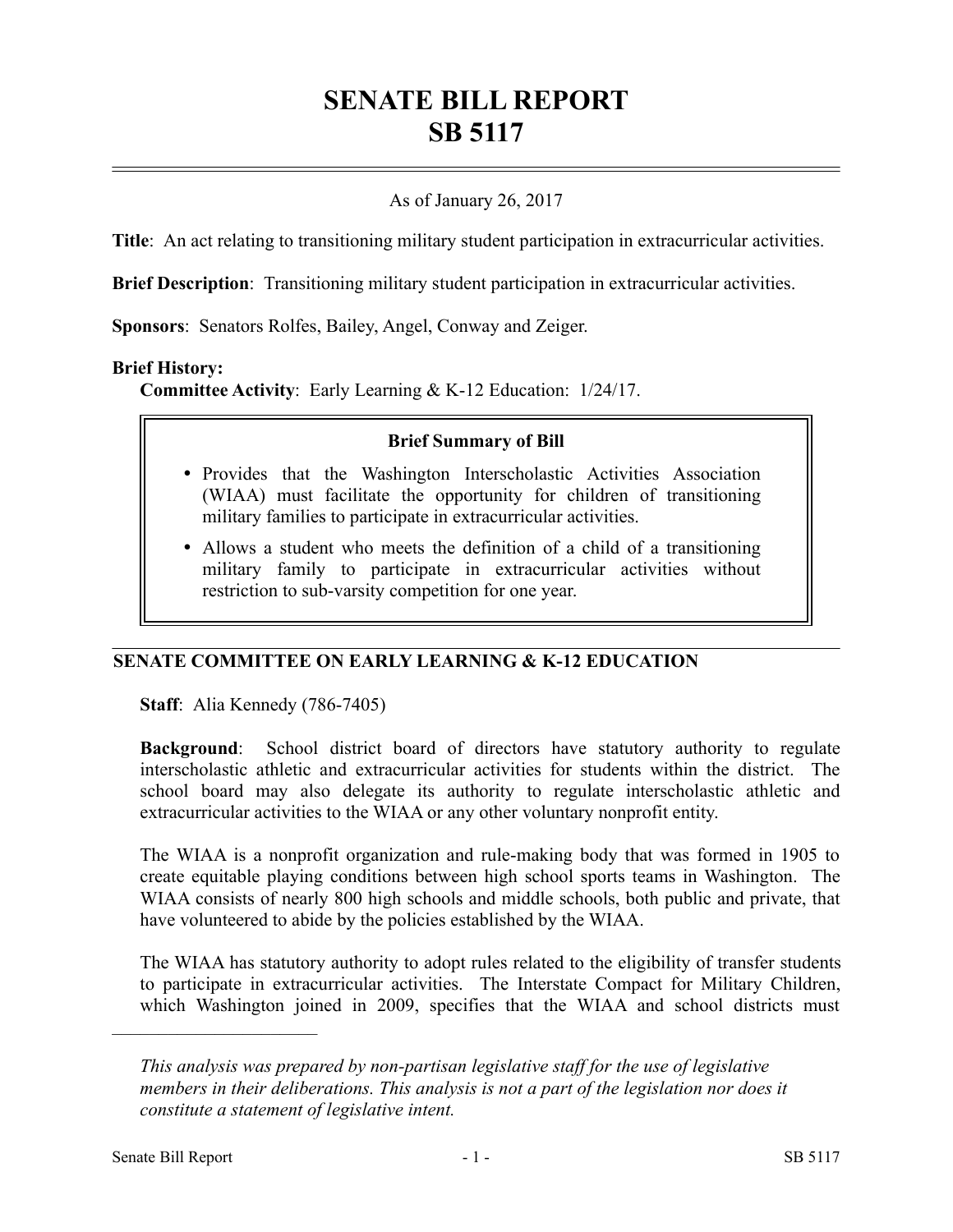"facilitate the opportunity for transitioning military children's inclusion in extracurricular activities, regardless of application deadlines, to the extent they are otherwise qualified and space is available, as determined by the school district."

The WIAA 2016-17 Official Handbook requires that a student continuously attend the school of residence for one year before becoming eligible to participate in varsity level athletics, unless the student and their family move and the student enrolls in the new school of residence. However, if the student and their family move and the student enrolls in a school other than the school of residence, then the student is subject to one year of sub-varsity activities.

The WIAA eligibility rules contain exceptions for children from military families. The handbook provides that a student who transfers to a new school of residence due to the deployment of a parent or guardian and in order to live with a relative is varsity eligible without waiting one year. However, if one of the student's parents or guardians remains in the student's original school district, then the student would need a continuous enrollment waiver to become varsity eligible in the new school of residence.

**Summary of Bill**: The rules adopted by WIAA must facilitate the opportunity for children of transitioning military families to participate in extracurricular activities, regardless of application deadlines, to the extent they are otherwise qualified and space is available.

A student who meets the definition of a child of a military family in transition, as provided in the Interstate Compact for Military Children, is immediately eligible to participate in extracurricular activities without restriction to sub-varsity competition for one year.

# **Appropriation**: None.

**Fiscal Note**: Available.

# **Creates Committee/Commission/Task Force that includes Legislative members**: No.

**Effective Date**: Ninety days after adjournment of session in which bill is passed.

**Staff Summary of Public Testimony**: PRO: Washington is part of the Interstate Compact for Military Students. The purposes of the compact is to ensure that military children have a smooth transition from school to school. One outstanding issue is athletic participation. Having to wait a year to play varsity athletics is a big deal to high school students and could severely affect their ability to obtain college scholarships. Having to compete at a lower level means they are gaining nothing. Washington is one of the largest states for military active duty. The Washington Interscholastic Activities Association (WIAA) transfer rule is an unnecessary barrier for military families and does not recognize the unique requirements that military families face. Military families do not want to game the system for athletic purposes, but do want the same academic opportunities and school choice as other families in Washington. The effects of the existing rules are consequential and long lasting for a child of a military family. Washington has a good reputation as a military friendly state, and passage of this bill enhances that standing and makes the transition of military families both interstate and globally as smooth as possible.